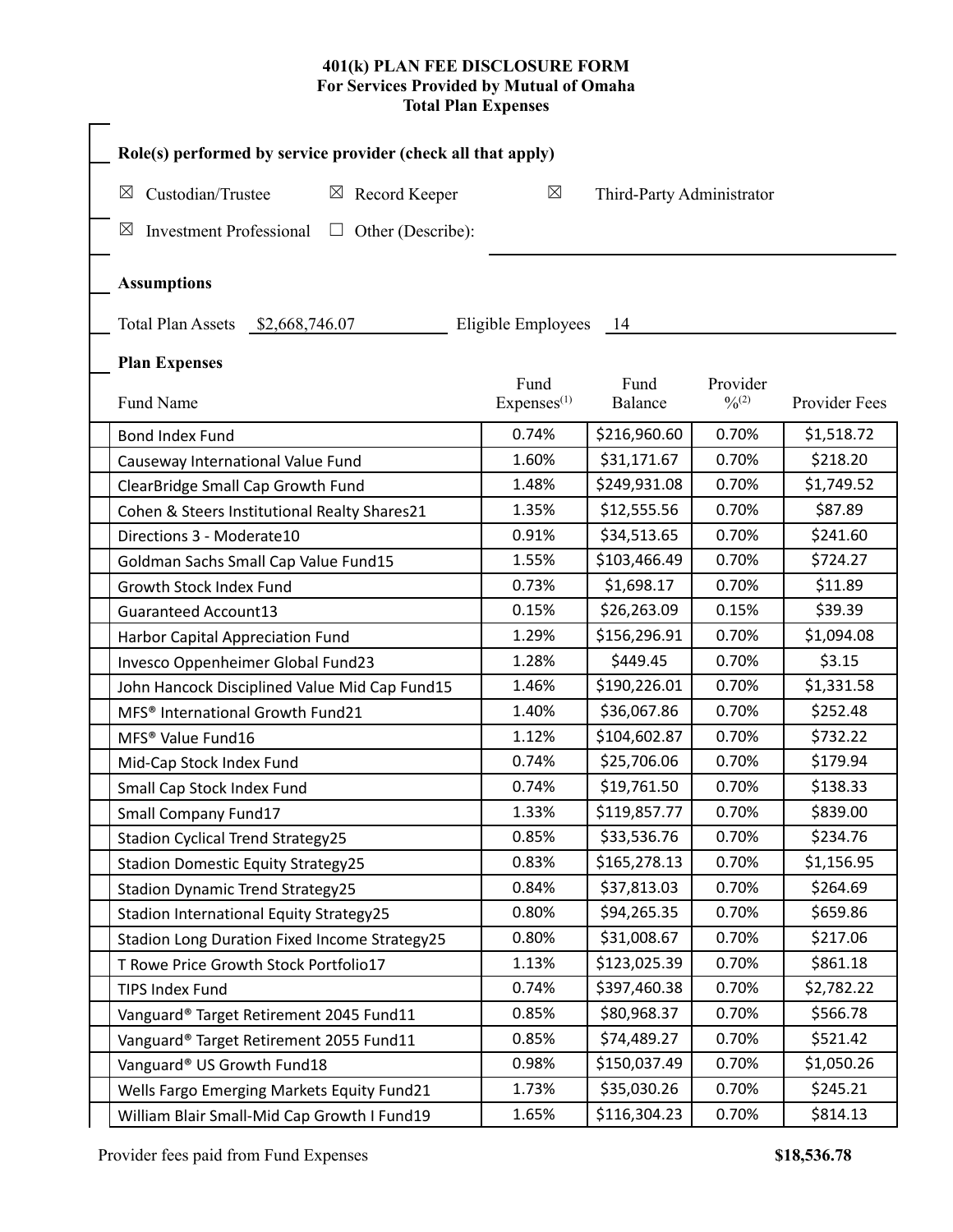| Provider fees deducted from participant accounts or paid by employer    | \$3,025.00  |  |
|-------------------------------------------------------------------------|-------------|--|
| Investment expenses (i.e., Fund Expenses not used to pay provider fees) | \$10,436.80 |  |
| Total ("all-in") plan expenses                                          | \$31,998.57 |  |

(1)Fund Expenses include the fund's expense ratio plus any "wrap" fee charged by the provider. The expense ratio is determined through an annual calculation, where a fund's operating expenses are divided by the average dollar value of its assets under management. Fund Expenses lower investor returns.

<sup>(2)</sup>Provider % includes revenue sharing paid to the provider by the investment fund or wrap fees added by the provider. These expenses lower investor returns.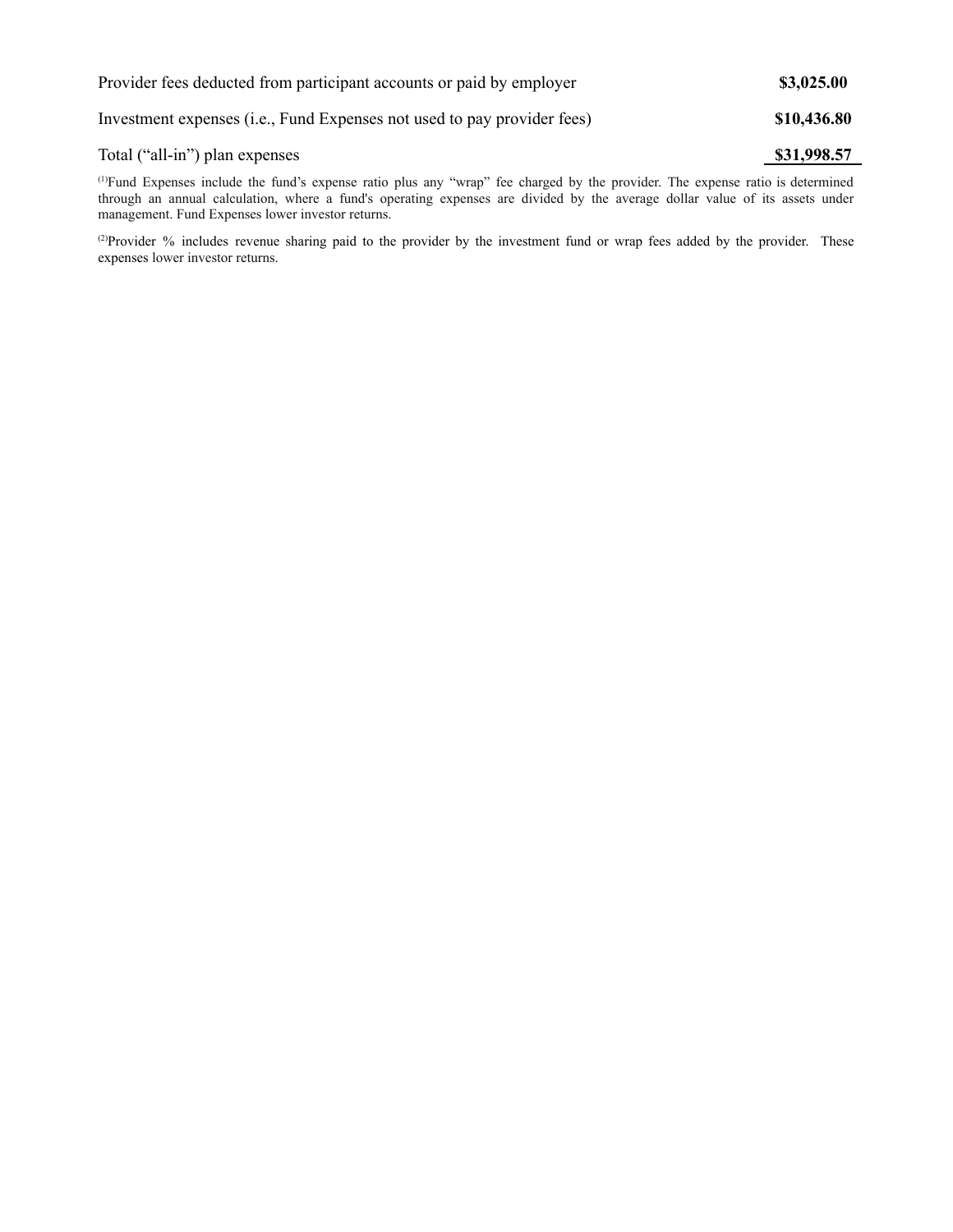## **401(k) PLAN FEE DISCLOSURE FORM For Services Provided by Employee Fiduciary Total Plan Expenses**

## **Role(s) performed by service provider (check all that apply)**

| ROIC(3) performed by service provider (check an mat apply)       |                                          |                                   |           |        |  |  |
|------------------------------------------------------------------|------------------------------------------|-----------------------------------|-----------|--------|--|--|
| Custodian/Trustee<br>Record Keeper<br>$\boxtimes$<br>$\boxtimes$ | Third-Party Administrator<br>$\boxtimes$ |                                   |           |        |  |  |
| <b>Investment Professional</b><br>Other (Describe):<br>ப         |                                          |                                   |           |        |  |  |
|                                                                  |                                          |                                   |           |        |  |  |
| <b>Assumptions</b>                                               |                                          |                                   |           |        |  |  |
| Total Plan Assets \$2,668,746.07                                 | Eligible Employees                       | - 14                              |           |        |  |  |
| <b>Annual Fees</b>                                               |                                          |                                   |           |        |  |  |
|                                                                  | Fund                                     | Fund                              | Provider  | Provid |  |  |
| Fund Name                                                        | Express <sup>(2)</sup>                   | <b>Balance</b>                    | $^{0/3)}$ | Fees   |  |  |
| Vanguard Federal Money Market Fund <sup>(1)</sup>                | 0.11%                                    |                                   | $0.00\%$  | \$0.00 |  |  |
| Vanguard Total Bond Market Index Fund <sup>(1)</sup>             | 0.06%                                    |                                   | $0.00\%$  | \$0.00 |  |  |
| Vanguard 500 Index Fund <sup>(1)</sup>                           | 0.05%                                    |                                   | $0.00\%$  | \$0.00 |  |  |
| Vanguard Extended Market Index Fund <sup>(1)</sup>               | 0.09%                                    |                                   | $0.00\%$  | \$0.00 |  |  |
| Vanguard Total Stock Market Index Fund <sup>(1)</sup>            | 0.05%                                    |                                   | $0.00\%$  | \$0.00 |  |  |
| Vanguard Total International Stock Index Fund <sup>(1)</sup>     | 0.11%                                    |                                   | $0.00\%$  | \$0.00 |  |  |
| Vanguard Inflation-Protected Securities Fund <sup>(1)</sup>      | 0.10%                                    |                                   | $0.00\%$  | \$0.00 |  |  |
| Vanguard Total International Bond Index Fund <sup>(1)</sup>      | 0.12%                                    | <b>Balances</b><br>are            | $0.00\%$  | \$0.00 |  |  |
| Vanguard Growth Index Fund <sup>(1)</sup>                        | 0.08%                                    | irrelevant.                       | $0.00\%$  | \$0.00 |  |  |
| Vanguard Value Index Fund <sup>(1)</sup>                         | 0.08%                                    | Employee                          | $0.00\%$  | \$0.00 |  |  |
| Vanguard Target Retirement Income Fund <sup>(1)</sup>            | 0.13%                                    | Fiduciary                         | $0.00\%$  | \$0.00 |  |  |
| Vanguard Target Retirement 2015 Fund <sup>(1)</sup>              | 0.14%                                    | retains no<br>revenue<br>sharing! | $0.00\%$  | \$0.00 |  |  |
| Vanguard Target Retirement 2020 Fund <sup>(1)</sup>              | 0.14%                                    |                                   | $0.00\%$  | \$0.00 |  |  |
| Vanguard Target Retirement 2025 Fund <sup>(1)</sup>              | 0.14%                                    |                                   | $0.00\%$  | \$0.00 |  |  |
| Vanguard Target Retirement 2030 Fund <sup>(1)</sup>              | 0.15%                                    |                                   | $0.00\%$  | \$0.00 |  |  |
| Vanguard Target Retirement 2035 Fund <sup>(1)</sup>              | 0.15%                                    |                                   | $0.00\%$  | \$0.00 |  |  |
| Vanguard Target Retirement 2040 Fund <sup>(1)</sup>              | 0.16%                                    | $0.00\%$                          |           | \$0.00 |  |  |
| Vanguard Target Retirement 2045 Fund <sup>(1)</sup>              | 0.16%                                    | $0.00\%$                          |           | \$0.00 |  |  |

(1)Fund represents an example of the low cost funds available at Employee Fiduciary.

Vanguard Target Retirement 2050 Fund

Vanguard Target Retirement 2055 Fund

Vanguard Target Retirement 2060 Fund

( $2$ )Fund Expenses include the fund's expense ratio plus any "wrap" fee charged by the provider. The expense ratio is determinationthrough an annual calculation, where a fund's operating expenses are divided by the average dollar value of its assets un management. Fund expenses are taken out of a fund's assets and lower investor returns.

Provider fees paid from Fund Expenses **\$0.00** 

Provider fees deducted from participant accounts or paid by employer **\$3,635.** 

Investment expenses (i.e., Fund Expenses not used to pay provider fees) **\$3,177.**

Total ("all-in") plan expenses **\$6,812. \$6,812.** 

(1) 0.16% 0.00% \$0.00

(1) 0.16% 0.00% \$0.00

 $0.16\%$   $0.00\%$  \$0.00